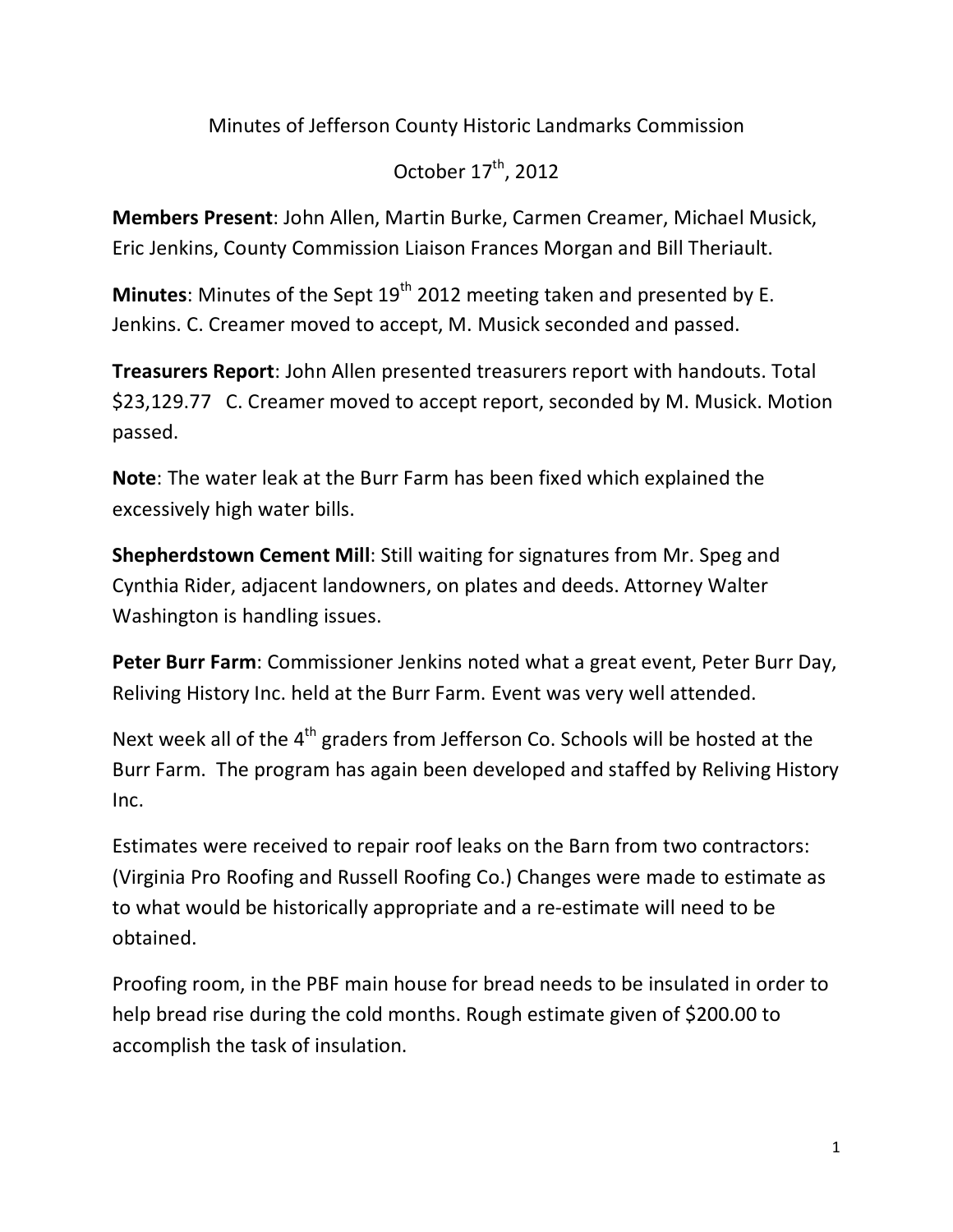**Snow Hill (Poor Farm): Idea was put forth to hire a tree service to clean around** the old wash house to allow documentation during the winter and clear tree on front lawn from storm damage. C. Creamer moved to accept, J. Allen seconded moving to spend up to  $$1,000$ . Motion passed.

Possibility of having Shepherd University students document the washhouse structure will be explored.

Still waiting for an estimate for lead testing and remediation in the four rooms and main foyer of Snow Hill (not including wing). Work is a priority in advance of other stabilization work.

**Geo Explorer:** Visual Resource Assoc. Foundation Grant presented to M. Burke for signature. Two Rivers Giving Circle has granted \$3,500, the largest grant in the organization's history, to the GeoExplorer Project to digitize county records.

Work continues on the Humanities Council Grant for Middleway Conservancy documents.

**PAWV Conference:** Commissioners M. Burke, J. Allen attended. Burke and Bill Theriault presented in two sessions one on the GeoExplorer Project and the other battlefield preservation.

**Miscellaneous**: November the 5<sup>th</sup> John Allen will give a tour of Shenandoah Junction historic district structures to Shepherd University students in advance of their photographic documentation project.

Discussion on what JCHLC would like to do with National Register Properties which are not listed as county landmarks and nominating additional county landmarks. General sense is that most of the large homes are listed but Commission needs to diversity the list of county landmarks to include other types of structures; churches, mills, commercial buildings, and etc. Commissioners are asked to personally identify structures, which they feel would be good additions as county landmarks, and to bring these ideas to the next meeting.

Proposal for a barn survey to be undertaken by JCHLC and a farmstead survey by Shepherd University. Need has been shown to conduct a survey noting the quick